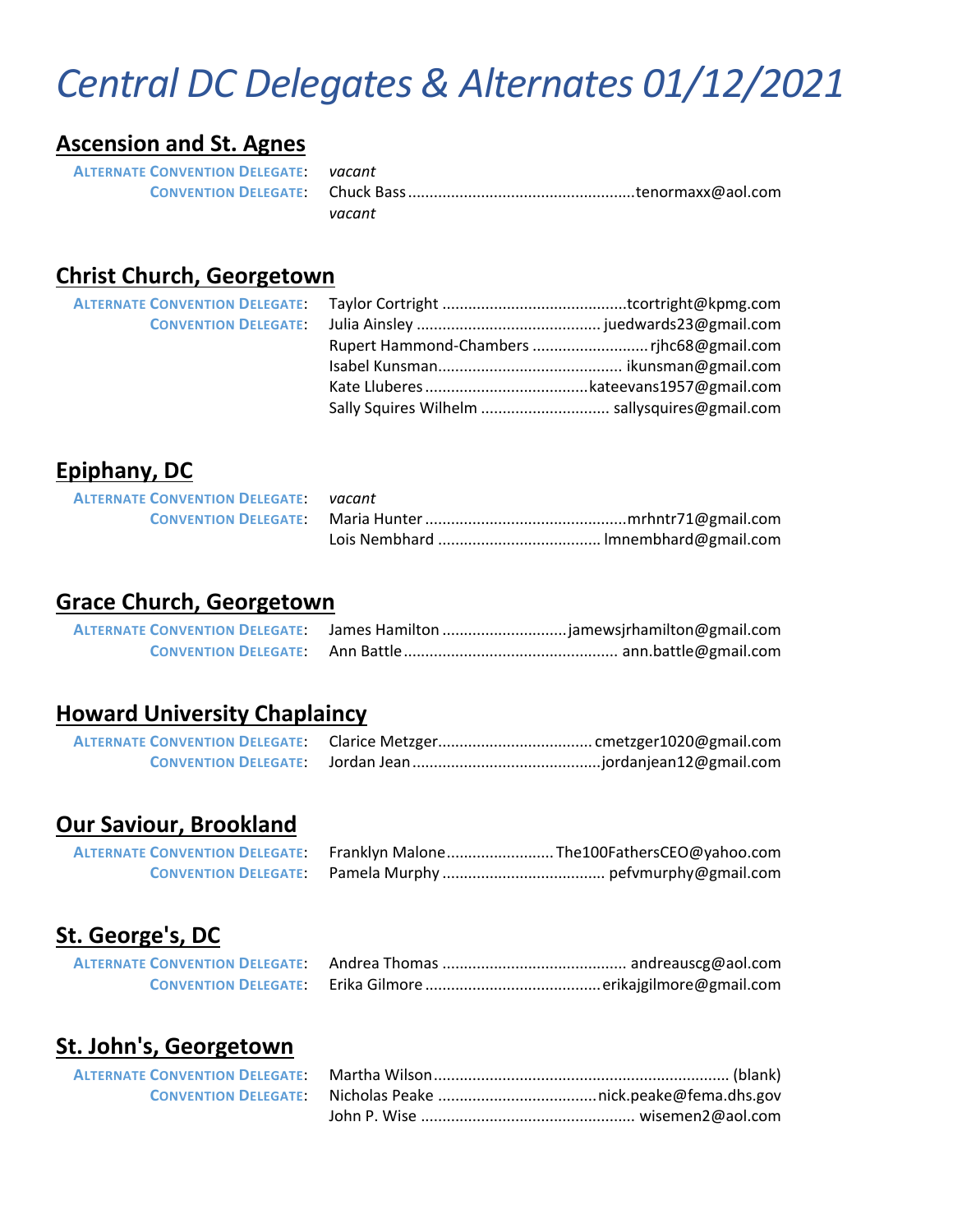# **St. John's, Lafayette Square**

|  | Abbott McCartneyabbottmccartney@verizon.net   |
|--|-----------------------------------------------|
|  | Jessica Sanchez jesspulsifersanchez@gmail.com |

# **St. Luke's, DC**

# **St. Margaret's**

|  | Genevieve Moreland GMoreland@crowell.com |
|--|------------------------------------------|

# **St. Mary's**

| <b>ALTERNATE CONVENTION DELEGATE:</b> | Eugene Aaron  eugeneaaron42@yahoo.com |  |
|---------------------------------------|---------------------------------------|--|
|                                       |                                       |  |

# **St. Paul's, K Street**

# **St. Stephen & the Incarnation**

# **St. Thomas', DC**

| <b>ALTERNATE CONVENTION DELEGATE:</b> |  |
|---------------------------------------|--|
|                                       |  |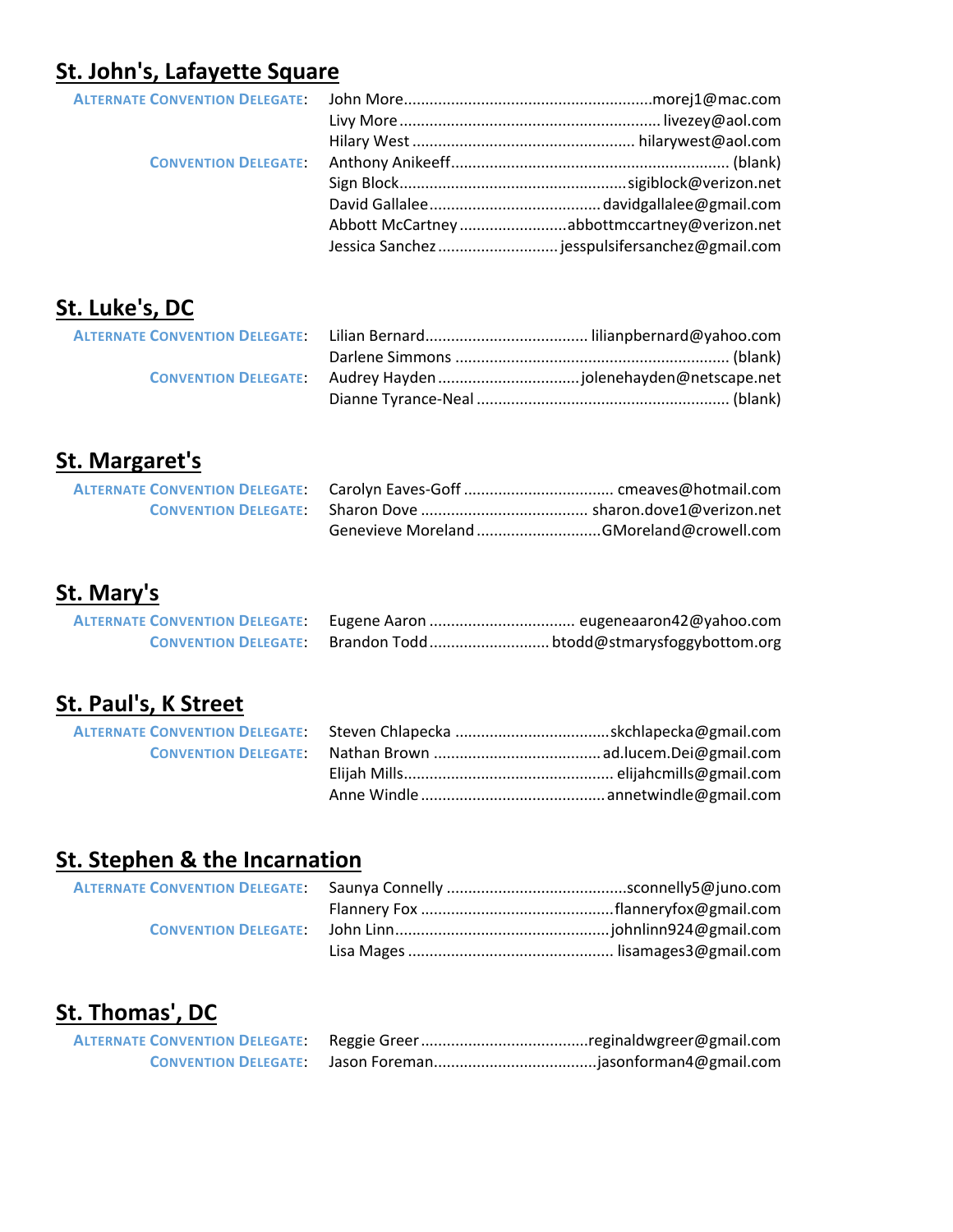# *North DC Delegates & Alternates 01/12/2021*

# **All Souls'**

# **Holy Comforter**

| ALTERNATE CONVENTION DELEGATE: Steven Taylor, Sr steve.taylor@montgomerycollege.edu |  |
|-------------------------------------------------------------------------------------|--|
|                                                                                     |  |

# **St. Alban's**

|  | Jessica Vermootenjessica.vermooten@gmail.com |
|--|----------------------------------------------|
|  |                                              |
|  |                                              |
|  |                                              |

# **St. Columba's**

# **St. David's**

|  | Elizabeth Edgeworthewedgeworth@earthlink.net |
|--|----------------------------------------------|
|  |                                              |
|  |                                              |

## **St. Patrick's**

|  | ALTERNATE CONVENTION DELEGATE: Charlie Johnson, III charles.johnson@mail.house.gov |
|--|------------------------------------------------------------------------------------|
|  |                                                                                    |
|  |                                                                                    |

# **St. Paul's, Rock Creek**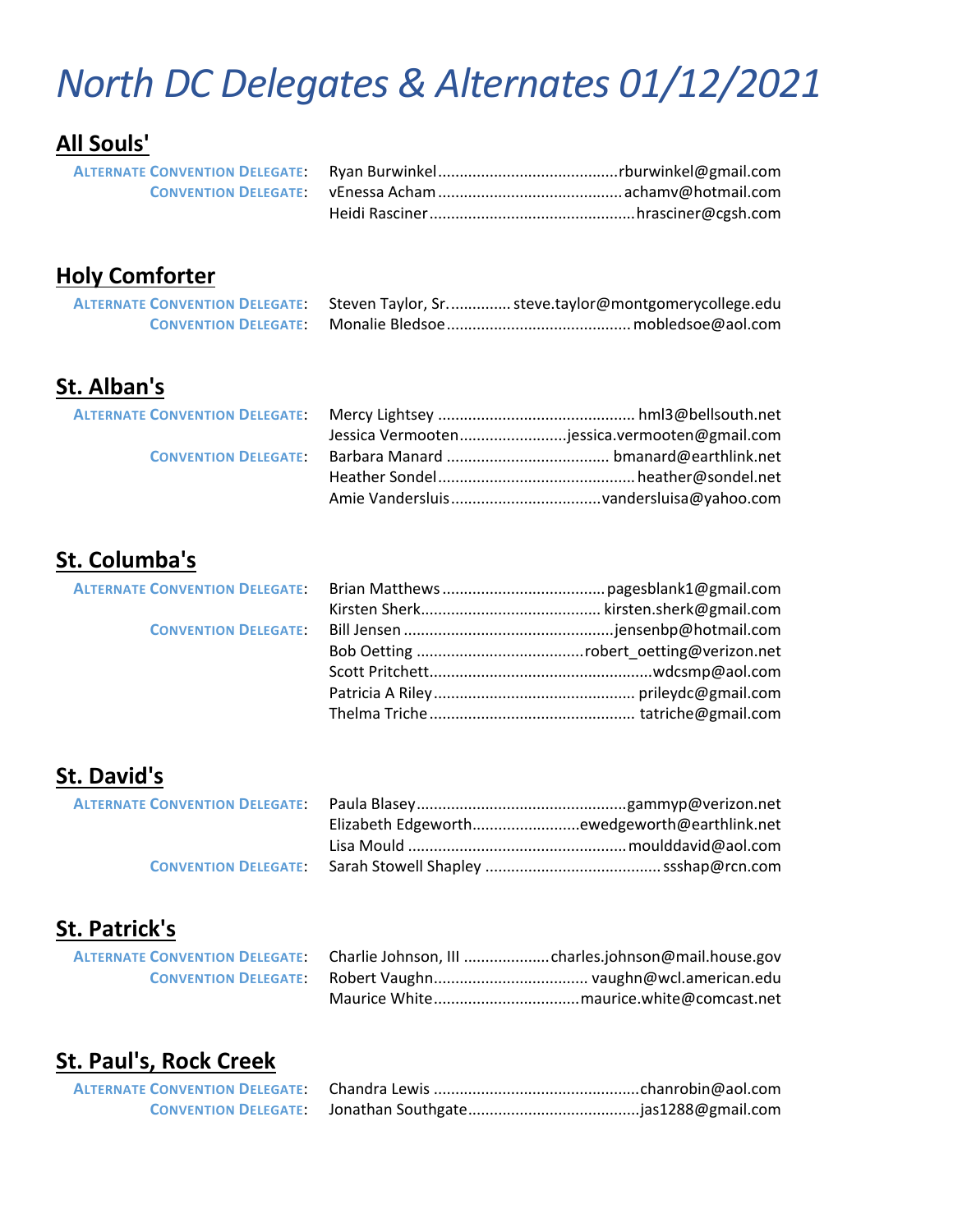# **Trinity, DC**

# **Washington National Cathedral**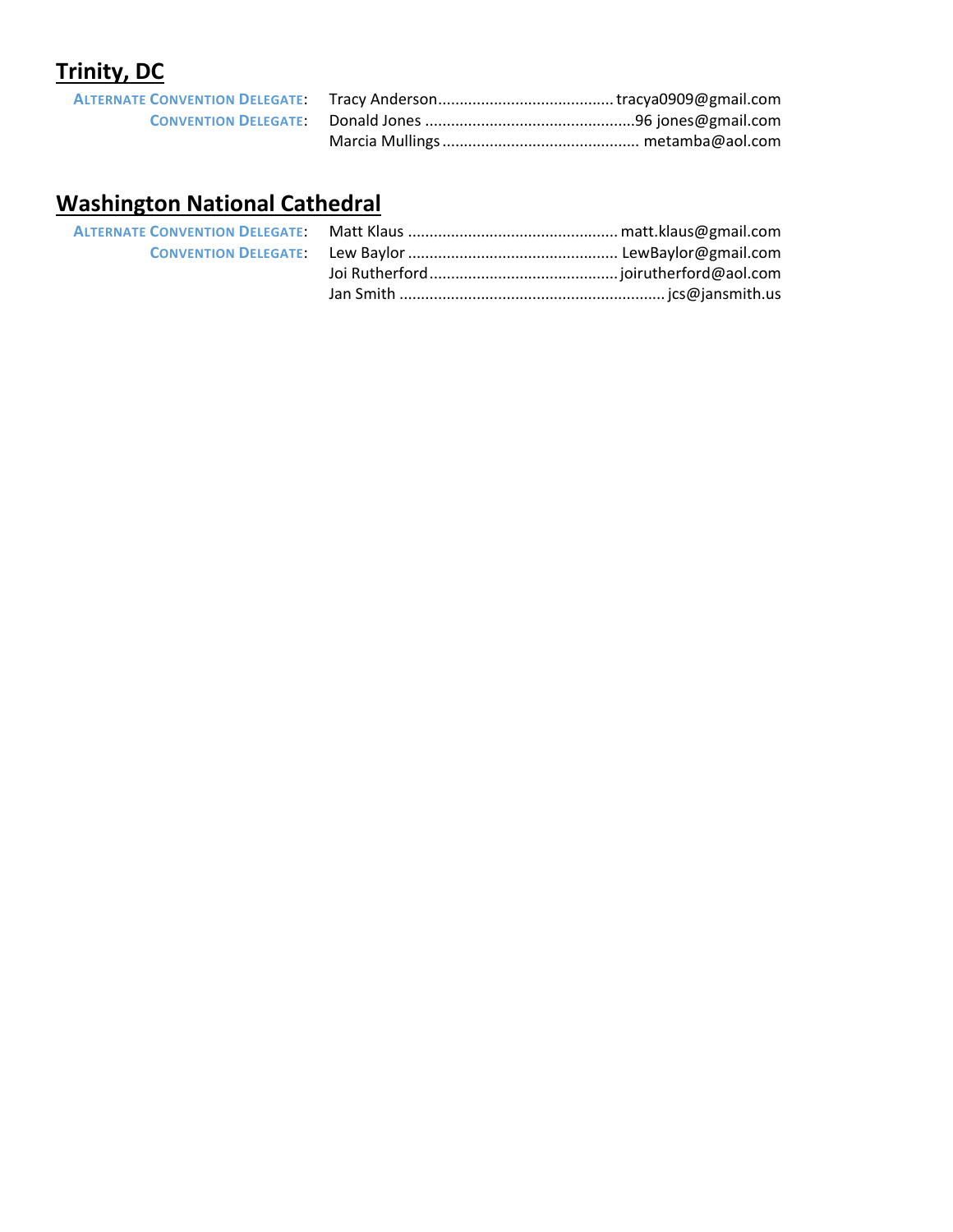# *South DC Delegates & Alternates 01/12/2021*

#### **Atonement**

| ALTERNATE CONVENTION DELEGATE: Stephanie Walden  waldensteph@yahoo.com |  |
|------------------------------------------------------------------------|--|
|                                                                        |  |
|                                                                        |  |

## **Calvary Church**

#### **Christ Church, Washington**

## **Holy Communion**

## **St. Augustine's**

## **St. Mark's, DC**

| <b>ALTERNATE CONVENTION DELEGATE:</b> vacant |  |
|----------------------------------------------|--|
|                                              |  |
|                                              |  |
|                                              |  |
|                                              |  |

#### **St. Monica's and St. James'**

|  | CONVENTION DELEGATE: Debra Sonderman debrasonderman@gmail.com |
|--|---------------------------------------------------------------|

# **St. Philip the Evangelist**

# **St. Timothy's**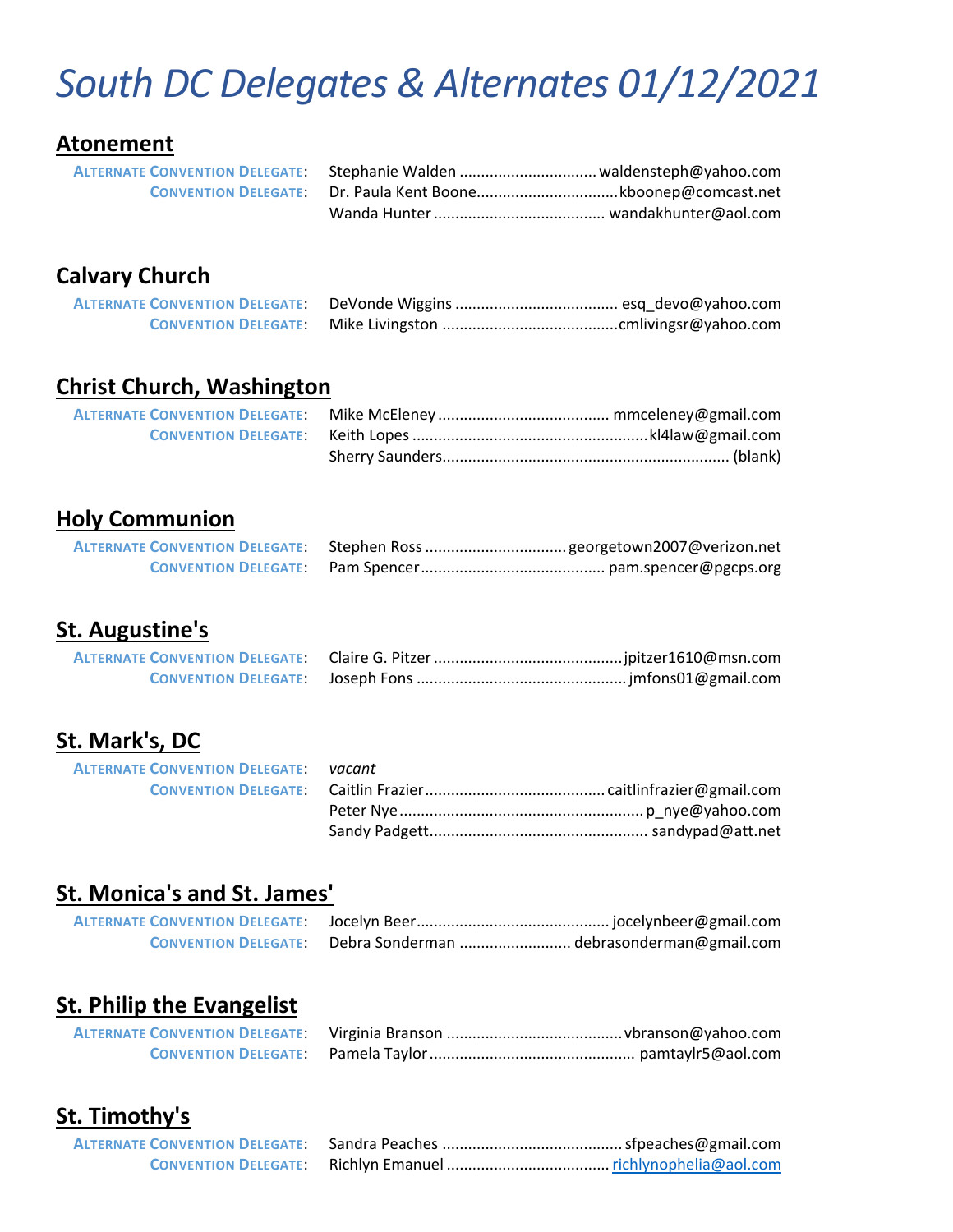# *Central Montgomery County Delegates & Alternates 01/12/2021*

#### **Christ Church, Kensington**

## **Christ Church, Rockville**

#### **Good Shepherd**

## **Our Saviour, Hillandale**

**ALTERNATE CONVENTION DELEGATE: CONVENTION DELEGATE:** 

| Elizabeth Adegboyega-Panox funke41@aol.com |  |
|--------------------------------------------|--|
|                                            |  |
| Marva Moxey-Mims  mmmoxeymims@gmail.com    |  |
| Nellie Williams Nellie_20834@hotmail.com   |  |

## **St. Francis**

| <b>ALTERNATE CONVENTION DELEGATE:</b> vacant |  |
|----------------------------------------------|--|
|                                              |  |
|                                              |  |

## **St. James', Potomac**

## **St. Luke's, Trinity Parish**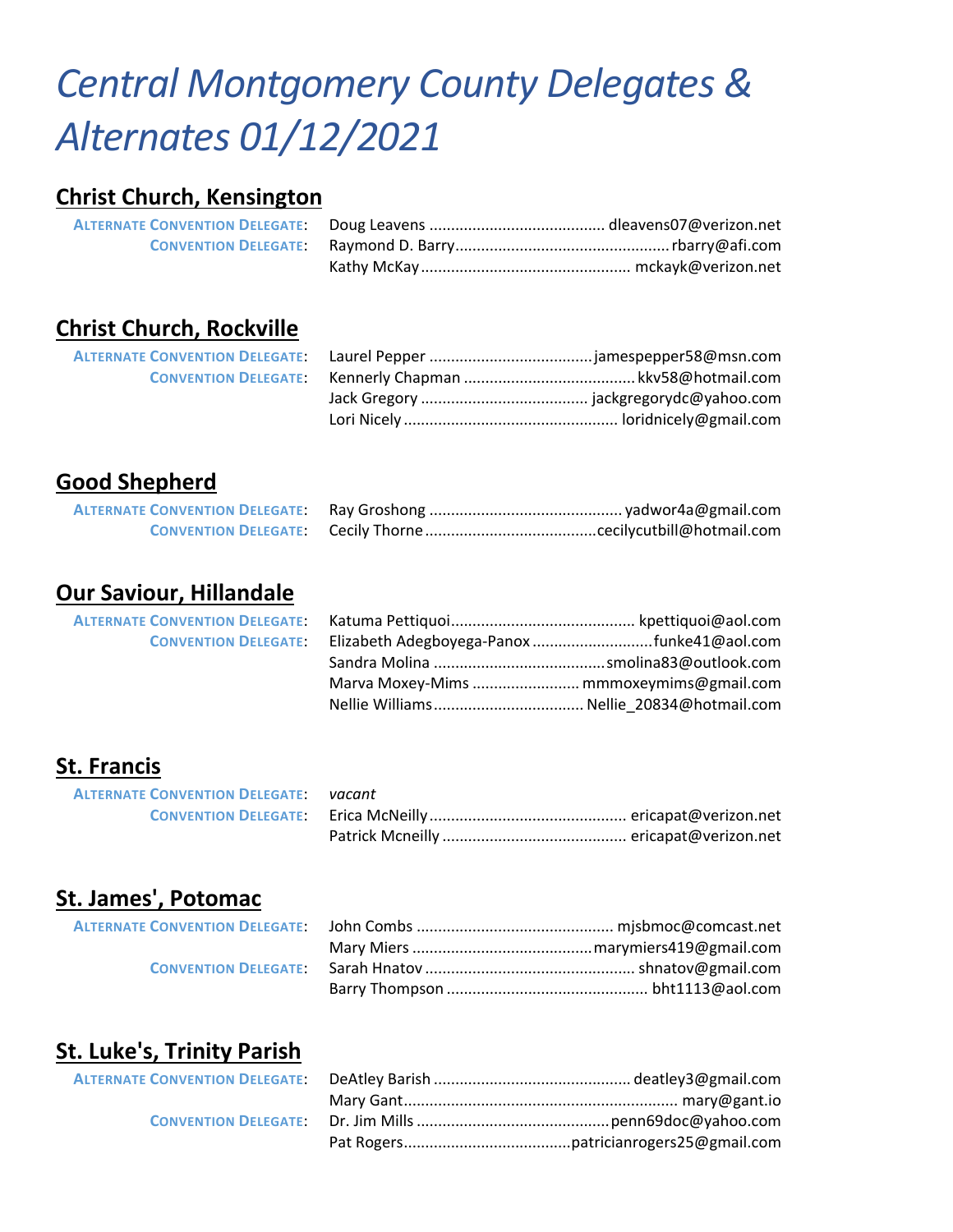# **St. Mark's, Fairland**

# **St. Mary Magdalene**

| <b>ALTERNATE CONVENTION DELEGATE:</b> |                                                      |
|---------------------------------------|------------------------------------------------------|
|                                       | Martha L. Del Valle  martha@stmarymagdalene-md.org   |
| <b>CONVENTION DELEGATE:</b>           | Michele Glidden seniorwarden@stmarymagdalene-md.org  |
|                                       | Marion Marshall  juniorwarden@stmarymagdalene-md.org |

# **Transfiguration**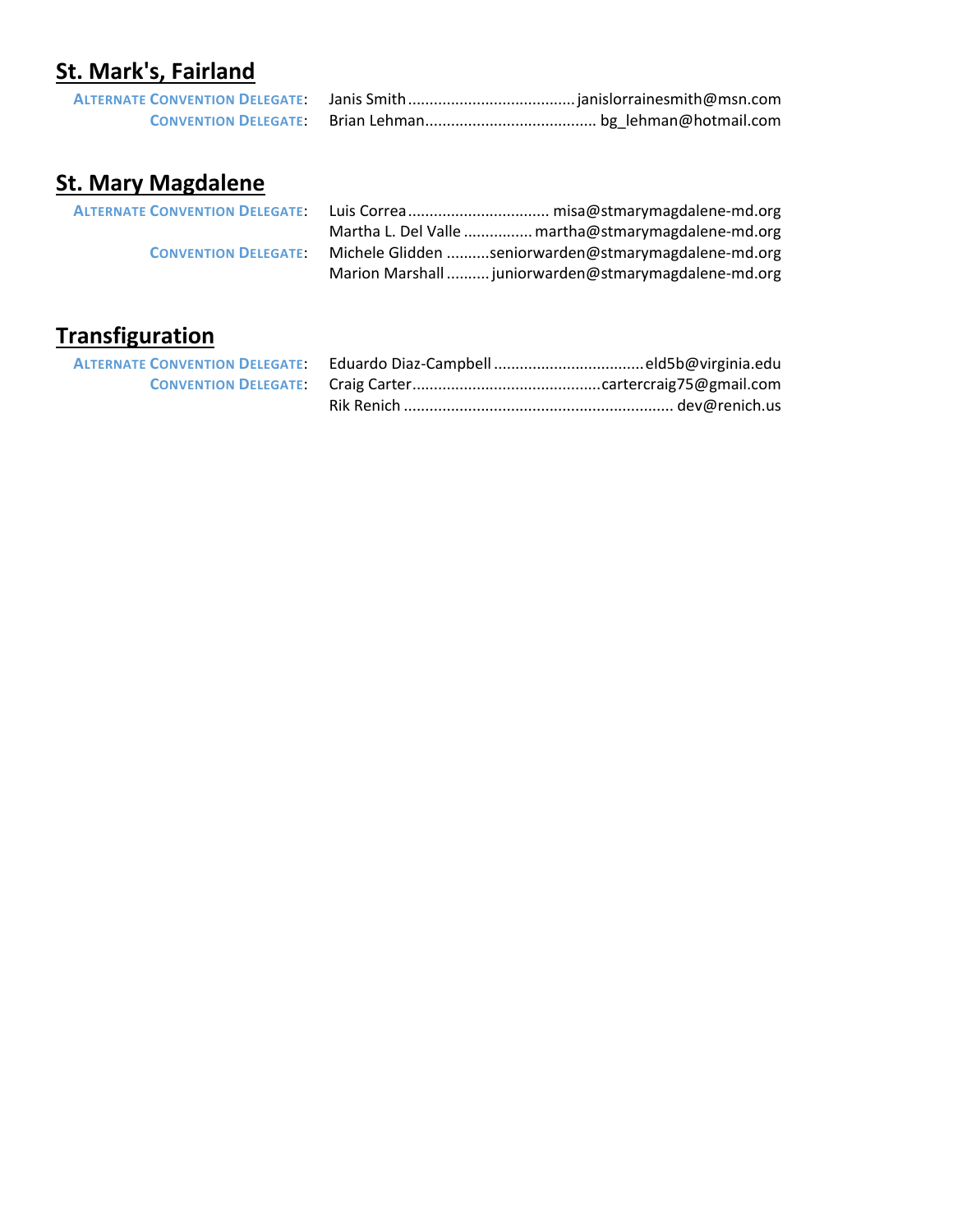# *North Montgomery County Delegates & Alternates 01/12/2021*

#### **Ascension, Gaithersburg**

# **St. Anne's**

| <b>ALTERNATE CONVENTION DELEGATE: vacant</b> |  |
|----------------------------------------------|--|
|                                              |  |
|                                              |  |

#### **St. Barnabas' Church of the Deaf**

## **St. Bartholomew's**

| <b>CONVENTION DELEGATE:</b> |  |
|-----------------------------|--|

## **St. John's, Olney**

#### **St. Luke's, Brighton**

| <b>ALTERNATE CONVENTION DELEGATE:</b> vacant |  |
|----------------------------------------------|--|
|                                              |  |

#### **St. Nicholas' Parish**

| <b>CONVENTION DELEGATE:</b> |  |
|-----------------------------|--|

## **St. Peter's**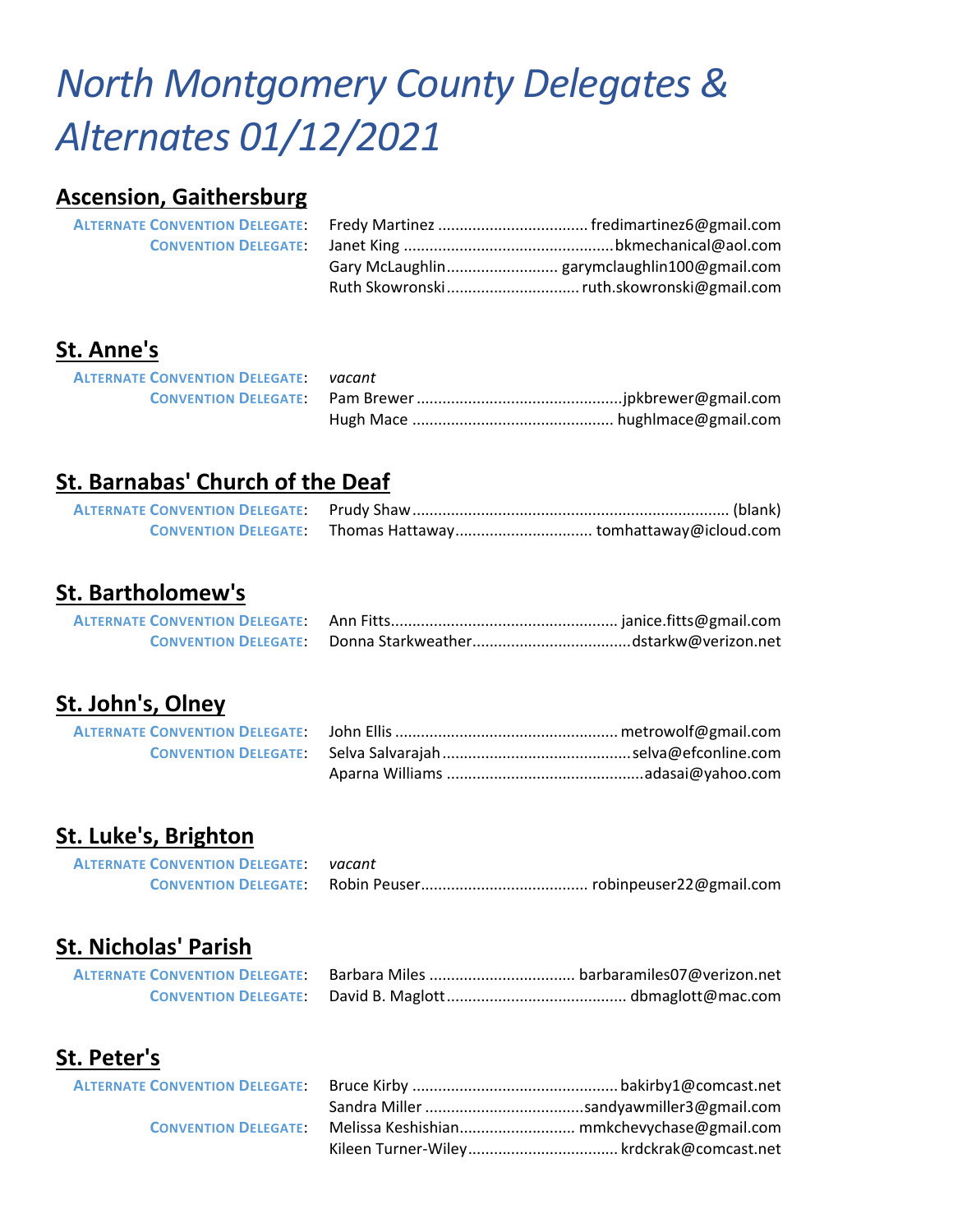# *South Montgomery County Delegates & Alternates 01/12/2021*

#### **All Saints', Chevy Chase**

## **Ascension, Sligo Parish**

## **Grace Church, Silver Spring**

| vacant |  |
|--------|--|

#### **Redeemer**

## **St. Dunstan's**

## **St. John's, Norwood Parish**

|  | CONVENTION DELEGATE: Carol Bartholomewcejbartholomew@gmail.com |
|--|----------------------------------------------------------------|
|  |                                                                |
|  |                                                                |
|  |                                                                |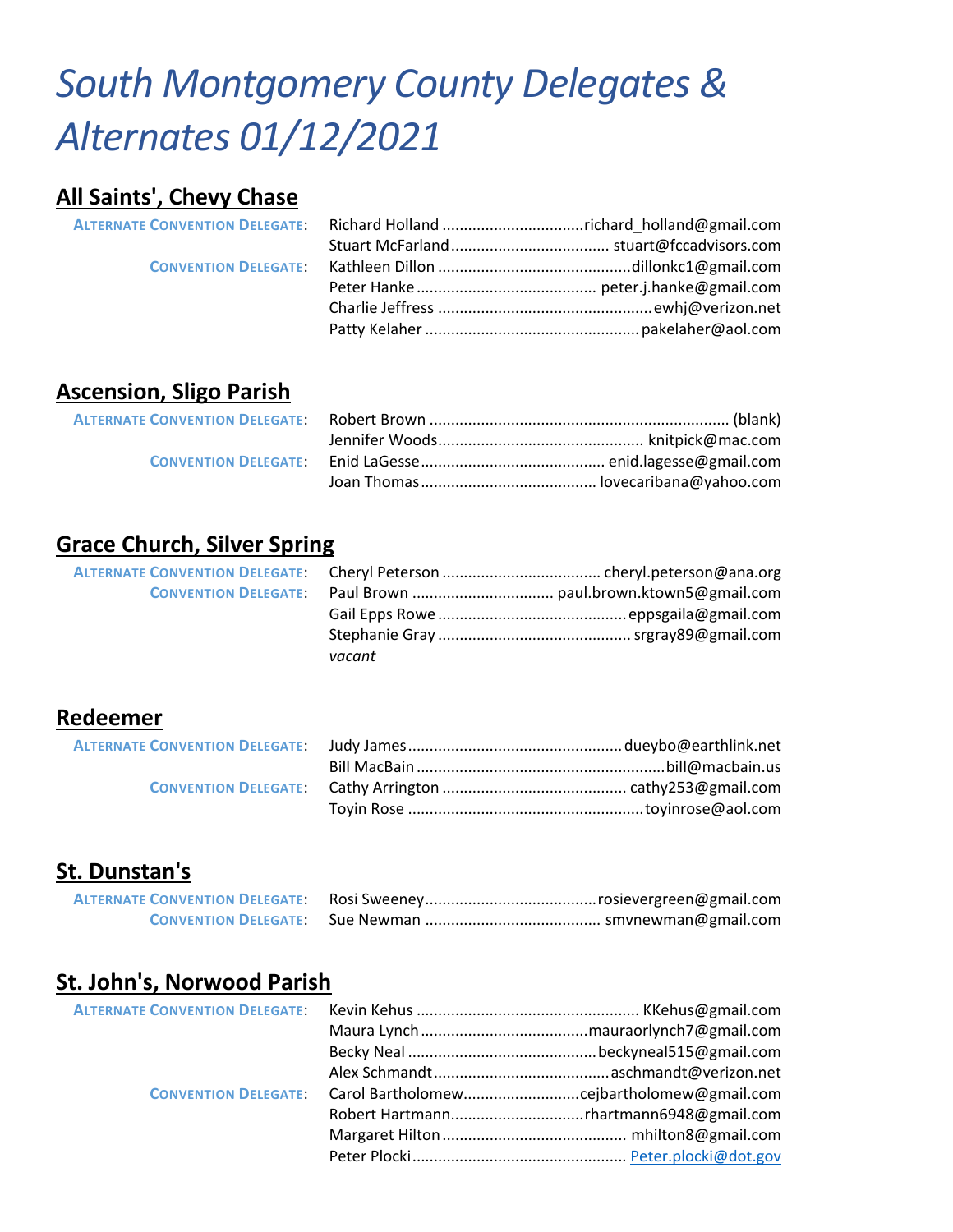# *North Prince George's County Delegates & Alternates 01/12/2021*

#### **Epiphany, Forestville**

#### **Holy Trinity, Collington**

## **St. Andrew's, College Park**

# **St. Christopher's**

## **St. George's, Glenn Dale**

## **St. John's, Mt. Rainier**

## **St. John's, Zion Parish**

| vacant |  |
|--------|--|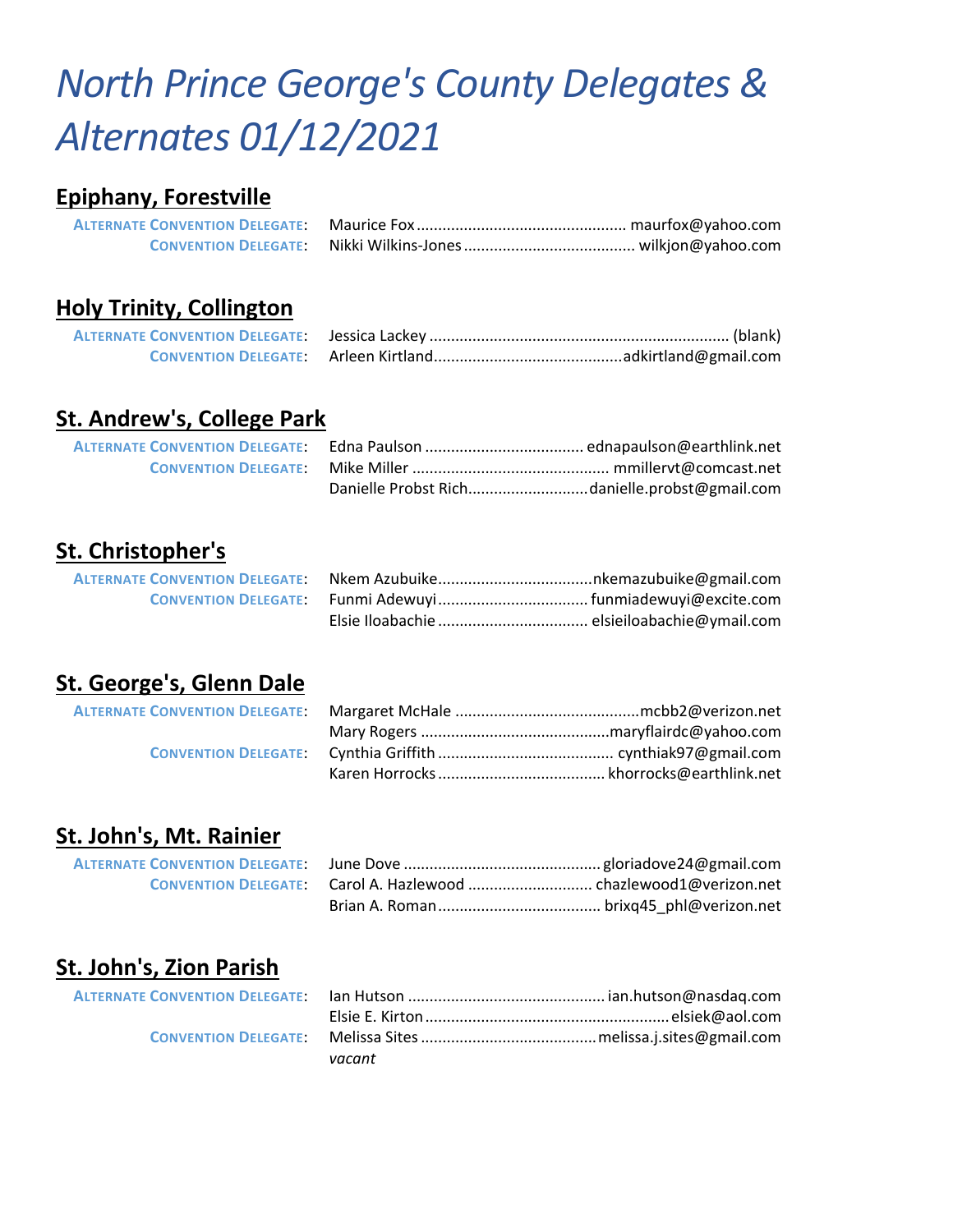# **St. Matthew's**

| <b>ALTERNATE CONVENTION DELEGATE:</b> |                                                       |
|---------------------------------------|-------------------------------------------------------|
|                                       |                                                       |
|                                       |                                                       |
|                                       | German Fernandez  GermanFernandez84@gmail.com         |
|                                       |                                                       |
| <b>CONVENTION DELEGATE:</b>           |                                                       |
|                                       |                                                       |
|                                       | Franklin Lemus Lopez  edvin@elemushomeimprovement.com |
|                                       | Jeremias Mendoza escobar.m.jeremias@gmail.com         |
|                                       | Audrey Pabs-Garnon  apabsgarnon@gmail.com             |
|                                       |                                                       |

# **St. Michael & All Angels**

# **St. Philip's, Laurel**

# **University of Maryland Chaplaincy**

| <b>ALTERNATE CONVENTION DELEGATE:</b> vacant |  |
|----------------------------------------------|--|
|                                              |  |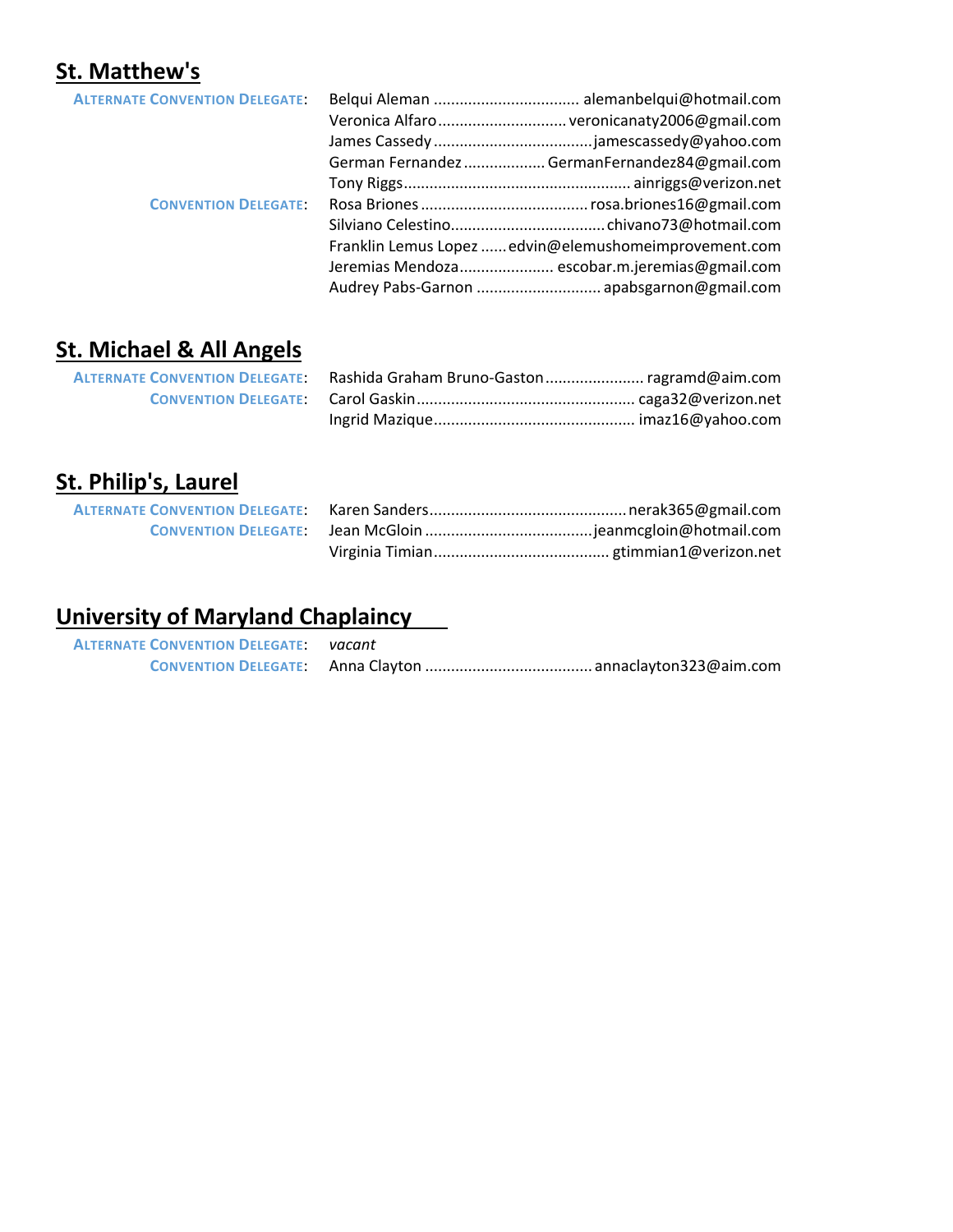# *Southern Maryland Delegates & Alternates 01/12/2021*

## **All Faith, Charlotte Hall**

## **All Saints', Oakley**

|  | ALTERNATE CONVENTION DELEGATE: Bruce Blackistone  blackistonebruce1066@gmail.com |
|--|----------------------------------------------------------------------------------|
|  |                                                                                  |

#### **Ascension, Lexington Park**

| <b>ALTERNATE CONVENTION DELEGATE:</b> |  |
|---------------------------------------|--|
|                                       |  |

# **Christ Church, Accokeek**

## **Christ Church, Chaptico**

| <b>ALTERNATE CONVENTION DELEGATE:</b> |  |
|---------------------------------------|--|
| <b>CONVENTION DELEGATE:</b>           |  |

## **Christ Church, Clinton**

## **Christ Church, Durham**

## **Christ Church, Port Tobacco**

## **Christ Church, Wayside**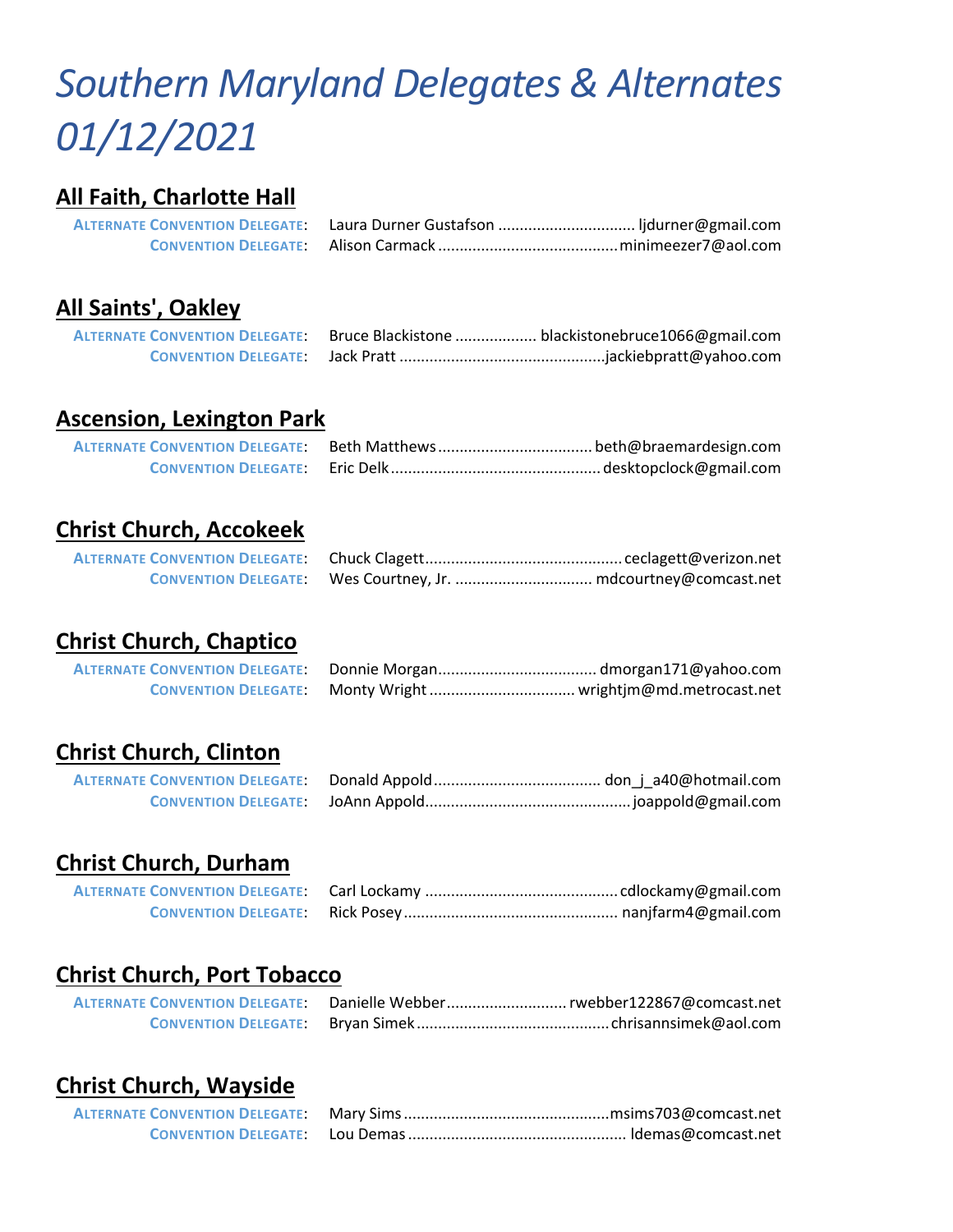#### **St. Andrew's, Leonardtown**

#### **St. Barnabas', Leeland**

## **St. Barnabas', Temple Hills**

## **St. George's, Valley Lee**

## **St. James', Indian Head**

## **St. John's, Broad Creek**

# **St. Paul's, Baden**

#### **St. Paul's, Piney**

# **St. Philip's, Baden**

| <b>ALTERNATE CONVENTION DELEGATE:</b> |  |
|---------------------------------------|--|
|                                       |  |